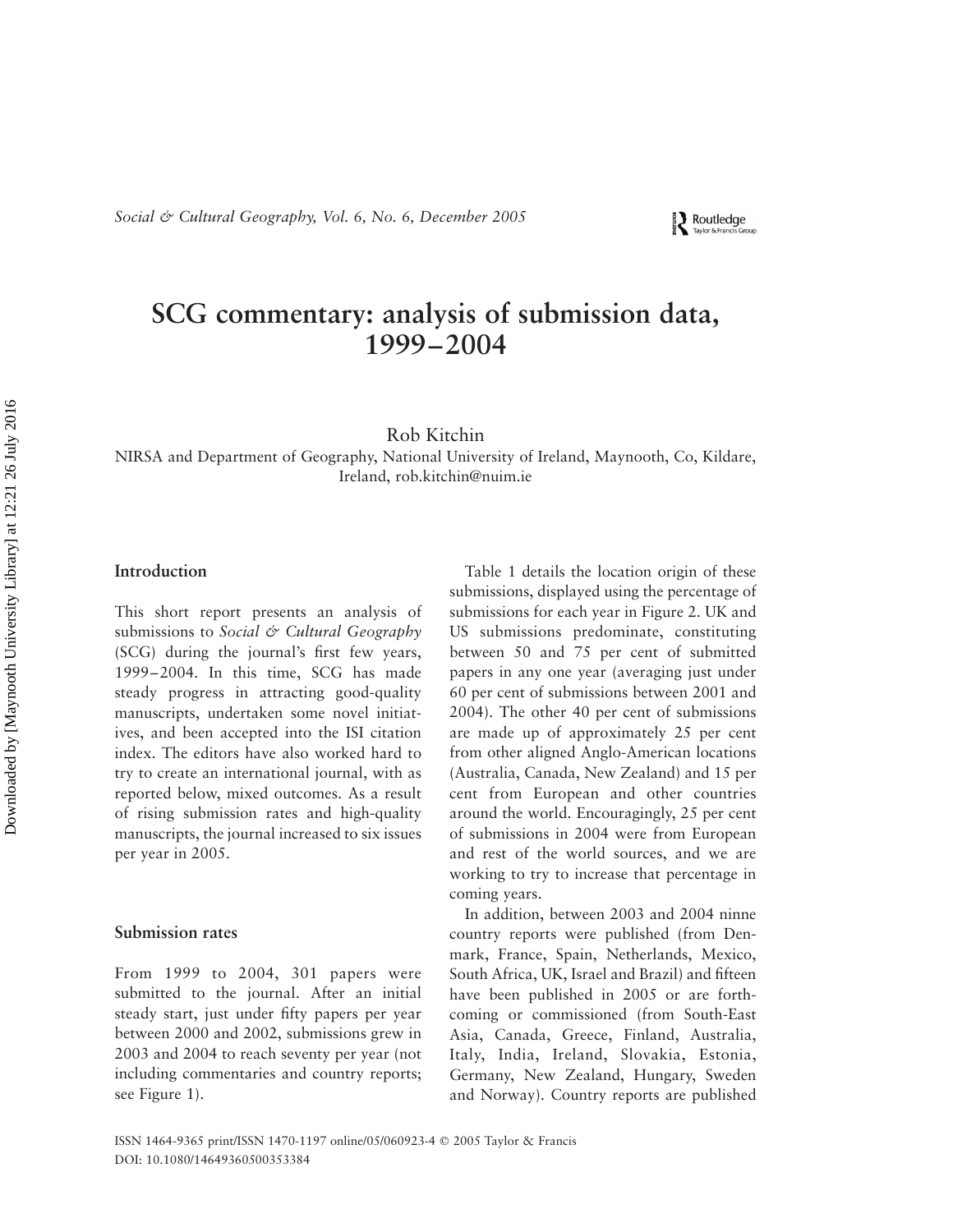

Figure 1 Submissions to SCG, 1999–2004.

in English and the country's official national language (see Kitchin 2003, 2005 for introduction). In addition, SCG has always published abstracts in French and Spanish for every paper. These reports will hopefully help to encourage more international submissions.

Table 2 details the number of submissions to SCG by female authors. Given the balance of women to men in the discipline, we believe it a healthy sign that so many see SCG as a welcoming space in which to seek publication.

# Success rates

In terms of calculating success rates it is necessary to calculate the figures from 1999– 2003 data. This is because most papers submitted in this period have received a final decision with regards publication, having

completed revisions. Of the 231 papers submitted (1999–2003), 137 papers have been published or are to be published in forthcoming issues. That constitutes a 59 per cent success rate.

We are aware that this figure is relatively high compared to other journals and there is a good reason for this. The editors of SCG made a commitment when starting the journal to help postgraduate students and authors for whom English is not their first language to get their papers published. The number of papers accepted with minor or major revisions after initial submission is substantially lower than 59 per cent. While a number of papers are flatout rejected, a large percentage are classified as revise and resubmit. As editors we spend a lot of time, often editing multiple drafts, to convert revise and resubmit papers into acceptable papers. Our broader editorial experience suggests that many of these papers would not end up being published in other journals, simply because it is enormously timeconsuming for editors to perform this kind of development editorial work. To put it another way, there is some very good work being conducted that is often poorly expressed and written. Much of it never gets to be published in international journals because it is written by authors lacking writing skills and experience, or are trying to write in a second language.

Table 1 Locational origin of submissions to SCG, 1999–2004

| Location       | 1999 | 2000 | 2001 | 2002 | 2003 | 2004 | Total |
|----------------|------|------|------|------|------|------|-------|
| UK             | LS   | 20   | 11   | 21   | 30   | 25   | 122   |
| <b>USA</b>     |      | 16   | 14   | 8    | 14   | 15   |       |
| Australia      |      |      | 6    | 11   |      |      | 31    |
| Canada         |      |      |      |      | b    |      | 20    |
| New Zealand    |      |      |      |      |      |      | 11    |
| Other European |      |      |      |      |      | 9    | 24    |
| Rest of world  |      |      |      |      |      | 9    | 22    |
| Total          |      | 48   | 46   | 47   | 65   | 70   | 301   |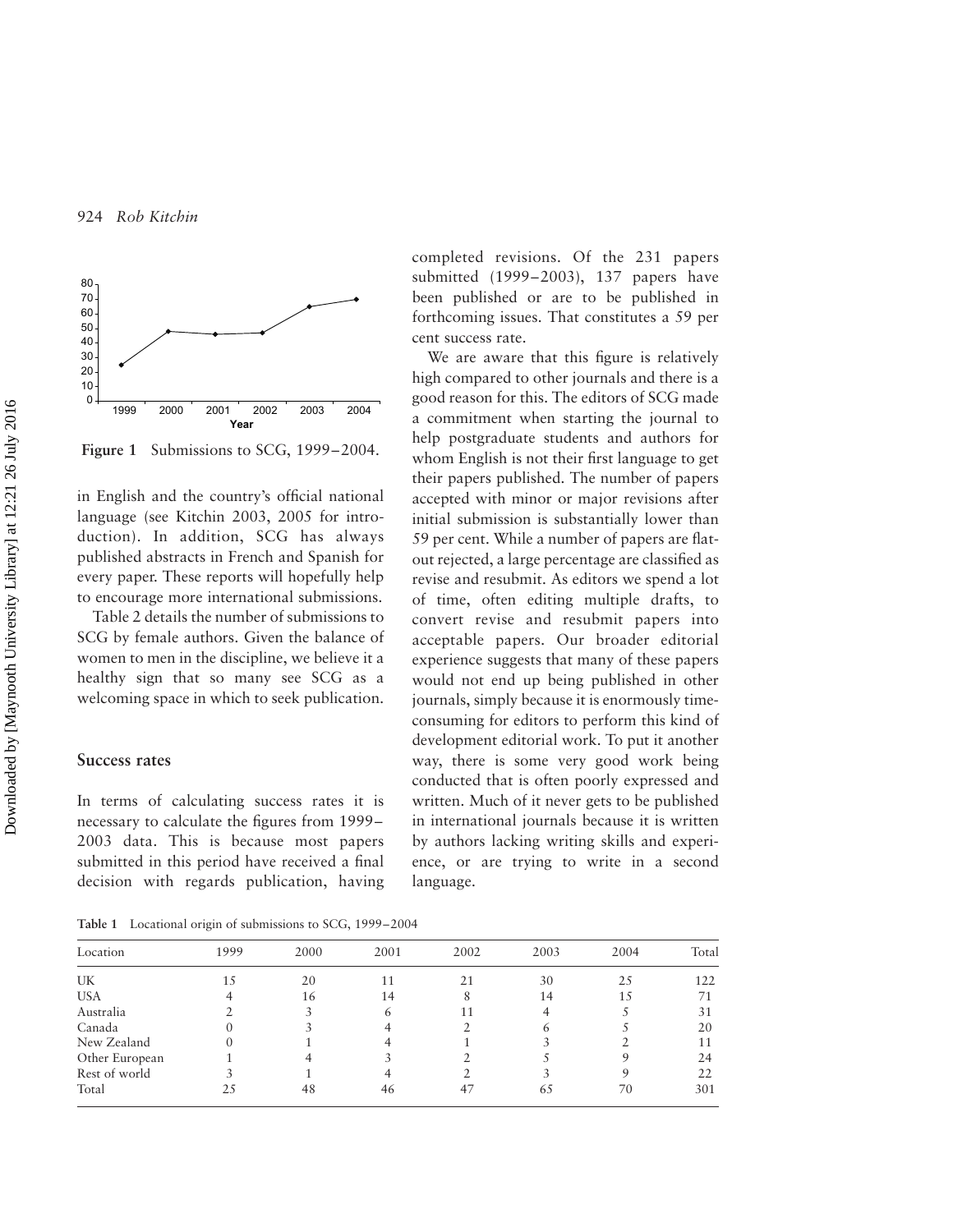

Figure 2 Percentage of submissions from locational origins to SCG for each individual year, 1999–2004.

We therefore see the high acceptance rate as a success and it does not represent the publication of poor material, rather the opposite. It means we are publishing a lot more quality material than other journals who are often rejecting very good work simply because it requires development editing and they have limited space and time which limits them to accepting material that is well written and expressed in the initial submission. We have sympathy with this position given the demands of editing a journal, but we feel our strategy is paying dividends beyond producing a high-quality journal.

If we analyse the success rate of papers by location of contributing authors, we do see a slightly worrying trend, however (see Table 3). European and rest of the world contributors are experiencing higher rates of rejection than

Table 2 Gender of contributing author

| Female author | Total | Total percentage |
|---------------|-------|------------------|
| 9             | 25    | 36.00            |
| 24            | 48    | 50.00            |
| 26            | 46    | 56.52            |
| 18            | 47    | 38.30            |
| 26            | 65    | 40.00            |
| 33            | 70    | 47.14            |
| 136           | 301   | 45.18            |
|               |       |                  |

Anglo-American submissions even given the sympathetic stance of the editors and their developmental editing. This is most often because the developmental work needed to get these papers to a publishable form is excessive, to the extent that papers require full re-drafts. This is often stemming from the fact the papers are written in the author's second language. In addition, the papers often fail to engage with wider debates or literatures, with some being highly empiricist when SCG seeks to publish theoretically informed, empirical research. We are still working on how to redress this issue given papers will be published in English and need to be theoretically grounded and placed in the context of present debates. The low rate for New Zealand is simply a function of a low number of submissions. If five papers had been accepted instead of four then the percentage success would increase to 55.5, in line with the USA and Australia.

With respect to success rates by gender, Table 4 reveals an encouraging pattern. Over the five reported years the number of accepted papers written by women has been above 50 per cent. While the 2003 rate matches approximately the overall success rate, for three years that rate has been exceeded. In other words, there is no evidence of gender